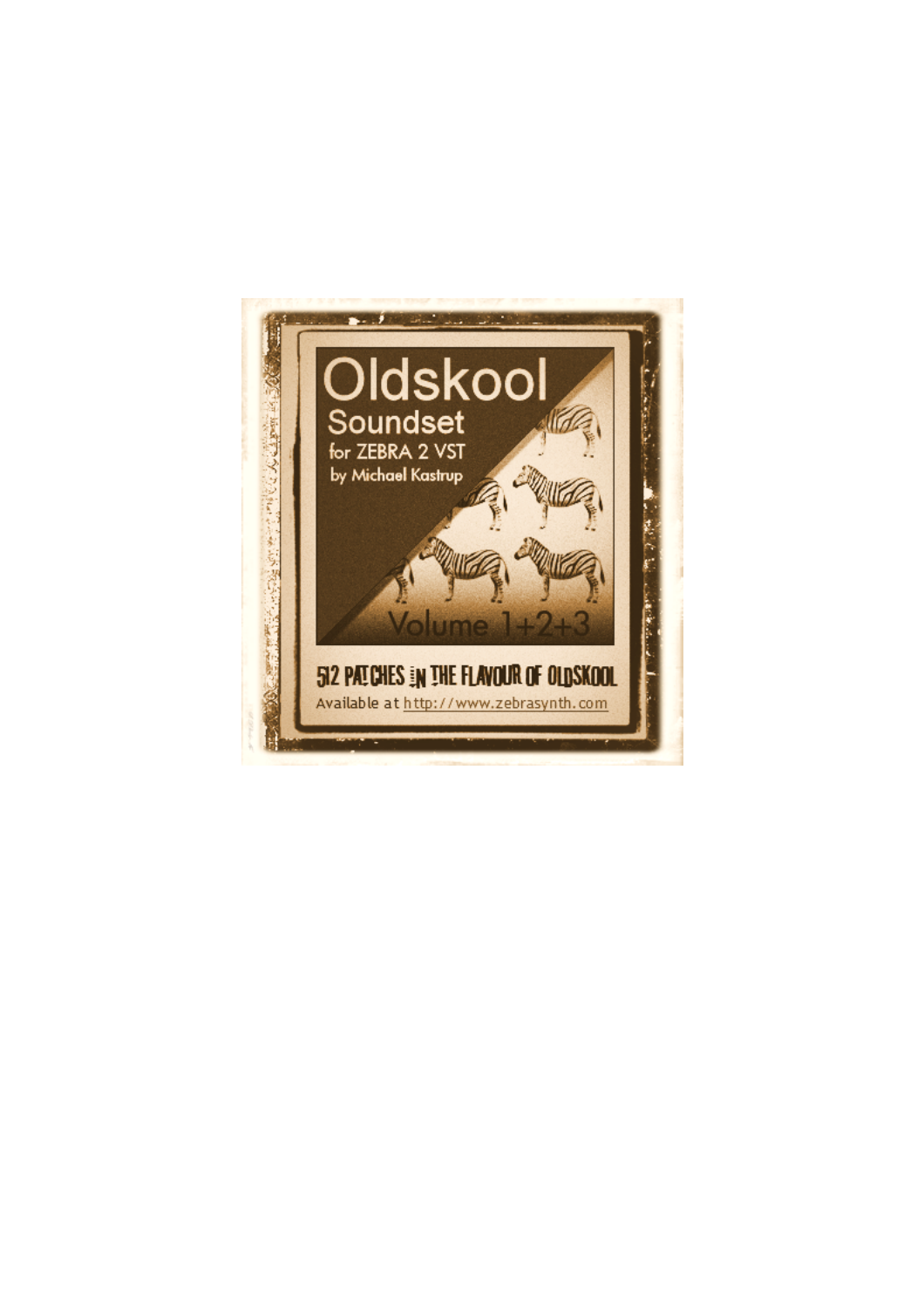

# **512 Patches in the flavour of Oldskool**

Available at http://www.zebrasynth.com

## **Introduction**

The Zebra Oldskool Soundset started out as an experiment from my side in spring 2007. In July 2007 the first volume was released, later in September 2007 we added the free second volume. Its May 2008 now and we are at volume three which will also be the last in this series.

*Thanks to Urs at http://www.u-he.com and to all who supported the creation of this soundset.* 



*Michael Kastrup* May <sup>2008</sup> http://www.michaelkastrup.com

*Here we are, 1 year has passed with my nose buried deep into Zebra 2 VST. What i have learned is its, to me, true nature which is somewhat hidden because most people tend to think subtractive only. In my opinion the immense power lies within the OSC FX. This is what makes Zebra different from other synths. Now combine that with its wavetable and additive shaping and we got a MONSTER in our hands. There is no way to tell how an OSC FX affects a waveform without trial and error and this is where the real exploration of Zebra begins.* 

*So give yourself time to take the dive into Zebra, be patient. Zebra can be one of your most important tools in the studio but don't expect to understand it overnight. You have to grow in understanding with Zebra. The more you understand, the more is revealed to you and the more you can control.* 

## **Installation**

Unpack the ZIP file which holds all relevant files for the soundset. Copy the Zebra Oldskool directory with all its content to your Zebra preset folder:

Somewhere on my comp..\u-he\Zebra2.data\Presets\Zebra2

*If you are unsure where that somewhere is then try do a search for \*.H2P files on your comp, then something Zebra like is bound to show up.*

## **Some tips**

- 1. Always assume that the initial key for a patch is C3 unless noted in patch name.
- 2. Patches named with a + have additional XY controls on the performance page.
- 3. Patches without a + might have some NOTES on the performance page.
- 4. Pay attention to Velocity, Mod Wheel and Aftertouch on ALL patches.
- 5. Learn to get the most from your patches using the EQ on the Global FX page.
- 6. 44 patches, each representing a category is placed in the root of Zebra Oldskool.
- 7. Protect your ears, browse patches at low volume until you are familiar with them.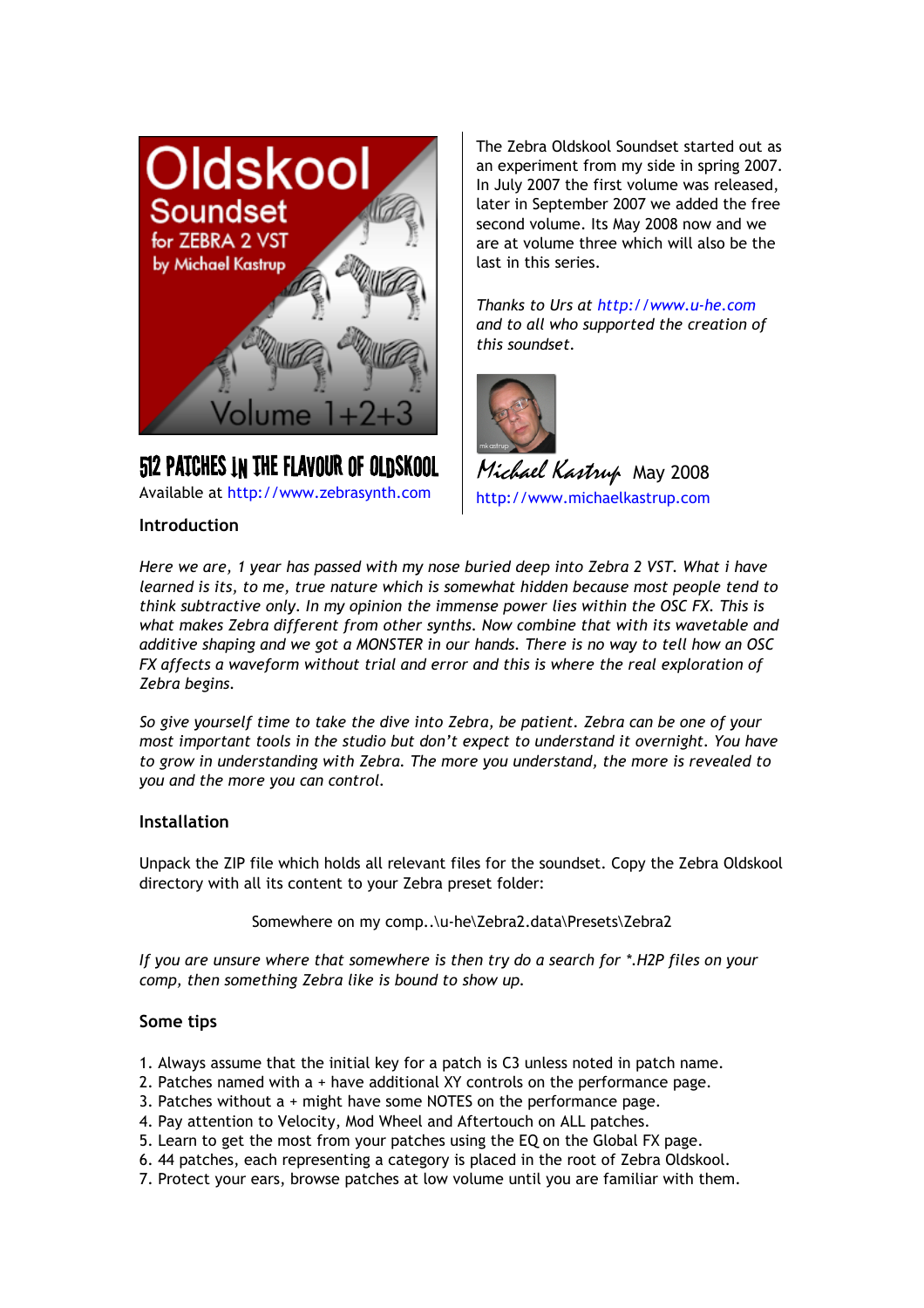## **License agreement and terms of use:**

1.

To use patches from the Zebra Oldskool Soundset in your work you must purchase a license and agree to the following terms before use:

2.

Under no circumstances may any of the content from the Zebra Oldskool Soundset be sampled,copied or resynthesized for use in any kind of commercial or free product.

Example:

 2.a) The included patches are for use in a musical composition and not as a starting ground for building a commercial library of synth samples.

## 3.

However, sampling is ok for as long as its part of a musical composition by the license holder.

Example:

 3.a) Sampling drum sounds from Zebra Oldskool Soundset for use in a musical composition is ok as a license holder.

 3.b) Sampling drum sounds from Zebra Oldskool Soundset for use in a commercial or free sound library is not ok.

 3.c) Sampling a patch for creative sound mangling is ok as long as its used in a musical composition by the license holder.

4. The license is bound to the email and person who purchases the product.

5. The license and the Zebra Oldskool Soundset may not be given away or resold.

© Michael Kastrup, May 2008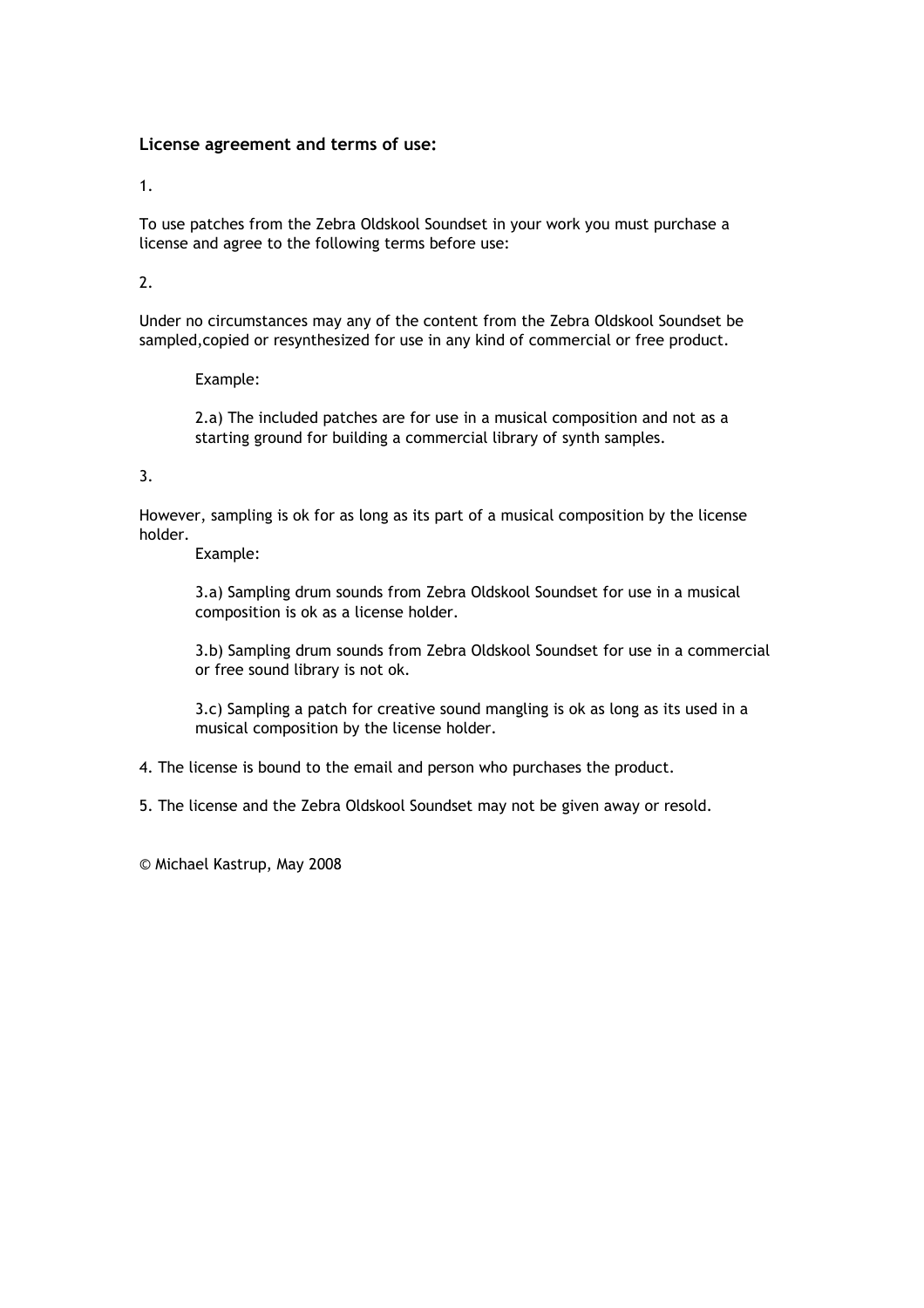#### AMB-BAS BAS BELL-

#### AMBIENT\Complex

MK Backwarder+ MK Big Wash A+ MK Big Wash B+ MK Dimension MK Fundament+ MK Harmonic Ambient M K Orka MK Singularity+

#### AMBIENT\Granular

MK Flavour Drops+ MK Granulator+ MK Graviton Rain M K S h imm er MK Thriller+

#### AMBIENT\Minimalistic

MK Fripper Cronic+ MK Looping Ticks MK Morning Haze MK Organ Ambient+ MK Organism+ MK Saturnus MK Simple Bell Sweeper MK Sine Ambient MK Sine of Minimalism MK Sine Ripples+ MK Space Haze MK Square Ambient

#### BAS\FM

MK FM Hollow Bass MK FM MidRange Bass MK FM Simple Bass MK FM Sub A MK FM Sub B MK FM Sub C MK FM Sub Sync Bass **MK Nasalos** 

#### BAS\Natural

M K Jazz B ass MK Knight Rider Bass+ MK Push Bass A M K P u sh B ass B MK Roto Sound Bass

#### B A S \ Pul se

MK AP Hollow Oct+ MK AP Hollow+ MK AP Sqr 303 Oct+ M K AP S q r 303+ MK AP Sqr Oct+ MK AP Sqr+ MK Basic Sqr Bass+ MK Boogie Down **MK Driving Bass** MK Fatzo Bass M K Pha tz MK Power Pulse Bass MK Pressure Pulse Bass MK Pulse Octaver+ MK Pulzar Bass MK PWM Octaver MK Spatial Bass A MK Spatial Bass B MK Sync Pumper MK Vari Pulse Bass MK ZAP AP Sqr Oct+ MK ZAP AP Sqr+

#### BAS\ S aw

MK AP Mixed Oct+ MK AP Mixed+ MK AP Saw 303 Lead+ MK AP Saw 303 Oct+ M K AP S a w 303+ MK AP Saw Nrm Oct+ MK AP Saw Nrm+ MK Basic Saw Bass+ MK Bassline Type A MK BLine Sweeper MK Brassy Bass MK Phaser Saw Bass MK Sawd Bass MK Sub Saw MK Thick Saw Bass MK ZAP AP Mixed+ MK ZAP AP Saw Oct+ M K ZAP AP S a w+

#### BAS\ S eq

MK Bassline Type B MSEG MK Digi That MK PWM PingPong+ MK PWM+ MK SEQ GM Det Oct+ MK SEQ GM Mix Oct+ MK SEQ GM Saw Oct+ MK SEQ GM Sqr Oct+ MK Sequenced Dub MK Steam Bas MK Step Bas MK Stickbass MK Walking Saw

#### **BELL-DRUM**

#### B ELL \ FX

M K Al p s B ells MK Eerie Deep Bell MK FM Gong+ MK RM Bell Pad Dreams+ MK RM Bell Pad Tubular+ MK Rolling FM Gong MK Tubular Bells MK Zymbells+

#### BELL\Oriental

MK Bali Bells MK Cirkus Bells MK Glass Bells MK Lunatic Bells MK Simple Bali MK Temple Head Bangers

#### BELL\Synth

MK Ballerina Bells MK Bell Wavetable M K B ell MK Musicbox MK Poly8ish Bell MK RM Bell Pad Organ+ MK RM Bell Pad Toys+ MK Sine Bliss MK Subtle Band MK Sustained Bell

#### DRUM\Block

MK Blocks M K C astan et MK Claves High MK Noise Box+ MK Polehit MK Rime Delay MK Rime Rev MK Syn Claves A MK Syn Claves B MK Temple Cowbell M K Ti n y Metrono me

#### D R UM\ Clap

MK Clap 808ish Gate MK Clap 808ish Short MK Clap 808ish MK Clap Car Wash MK Clap Pitched MK Kettle Stomper MK Not Clap

#### DRUM\Cymbal

MK Cymbal Synthetic A MK Cymbal Synthetic B

## D R UM\ Hihat

MK Hihat A MK Hihat Acc 4-4 MK Hihat B MK Hihat C MK Hihat D MK Hihat E MK Hihat Elec 3-4 MK Hihat F MK Hihat G M K H iha t H MK Hihat I MK Hihat Swing A MK Hihat Swing Acc MK Hihat Swing B

### DRUM\Kick

MK Kick Acc Wet C2 MK Kick Afterburner+ MK Kick Click MK Kick Dist 909 MK Kick FM Sweep MK Kick Hardcore MK Kick Medium A MK Kick Medium B MK Kick Small MK Kick Soft M K K i c k Syn A M K K i c k Syn B MK Kick Syn C M K K i c k Syn D MK Kick Syn E MK Soft Bomb A MK Soft Bomb B

#### DRUM\Kits

MK Heart of Africa MK Micro Kit A+ MK Micro Kit B+ MK Mini Kit MK Nano Kit MK Phaser Drums MK Spirit of Africa

#### D R UM\ Noi se

MK Cricket Syn MK Degraded Noisehit MK Fake Ambience MK Noise Adds MK Noise Hits MK Resonant Noise M K Sha k er M K Snap MK Swing Noise MK Tiny Maracas

## DRUM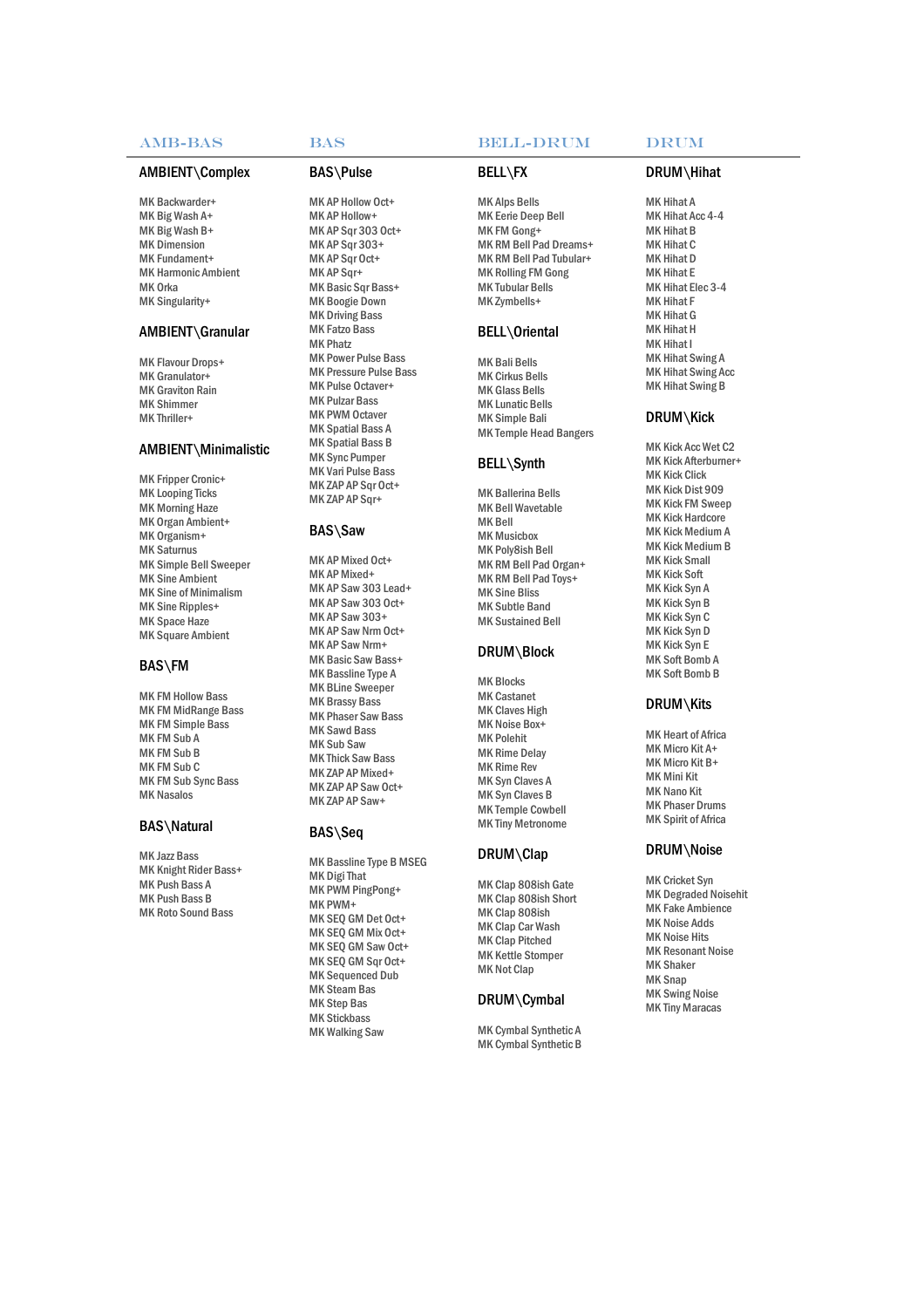#### DRUM-EMU

#### DRUM\Other

MK Congas Chromatic+ MK HandDrums+ MK Pygmy Logger MK Timbales MK Tonal Pulse With Conga MK Tonal Pulse

#### DRUM\Snare

MK Snare Gated MK Snare Short MK Snare Trash Dub

#### DRUM\Toms

MK Native Drums<br>MK Tom Taiko<br>MK Toms Gated<br>MK Toms Gated<br>MK Toms Vintage A+<br>MK Toms Vintage B+<br>MK Toms Vintage B+

#### EMULATION\Brass

MK Alto Sax M K Br ass BBC MK Brass Section A MK Brass Section B MK Horns BBC MK LongHorns

#### EMULATION\Ethnic

MK Didgerit F#2+ MK Dual Accordion MK Ensemble MK Glass Mallet M K Koo koo MK Kotoish Ensemble MK Kotoish Gliss Ensemble MK Santur Bellish MK Santur Deck MK Spanish Duet MK Spanish MiniSteel MK Spatial Asia+ MK Syn Harp+ MK Tribalist

#### EMU-FX

#### EMULATION\Flute

MK Airlistic MK Breathy Flute A MK Breathy Flute B MK Flute Fields MK Organ Pipe A MK Organ Pipe B MK Organ Pipe C MK Soft Panflute MK Solitude A M K S oli t u d e B MK Unstable Flute

#### EMULATION\Guitar

MK Additive Strat MK Double Deck+ MK Fake Strummer A MK Fake Strummer B MK Fake Strummer C MK Feeble Wah Attempt MK Jazzy Chords MK Jazzy Guitar Tube MK Jazzy Loose+ MK Single Deck+ MK Spanish Guitar+ MK Tremolo Lead+ MK Western Guitar+ M K Wil d W est S teel

#### FX\Misc

MK Auto Verk MK ChromaticDown MK ChromaticUp MK Friction MK FX Pressure Saw MK Lab Experiment MK Laughing Chroma MK Psycho Strings M K Ran d o m EQ MK Random Fix MK Sprink M K S p ronk MK Thrills+

#### FX-KEY

#### FX\Real

MK Arcade Days M K B aby Wha le M K B ubb l es MK Camp Fire MK Drainpipe MK Dropz MK Firealarm MK Rain-Wind Maker+ MK Random Drops+ MK Rocketburn MK SonarKey A MK SonarKey B **MK Static** MK Steps A2 M K Thun d er MK Tron Forest C5 MK Vacum MK Wind Howling C#4+A#4 MK Wind of Ice C#4+A#4

#### FX\Sfx

MK Ambient Mangler A+ **MK Dimension Mirror** MK Ghostly Cellar **MK Mind Attack** MK Paranoia MK Scrapyard+

#### FX\Vocode

**MK Droid Convention** MK Robot Vowels+ MK Static Whisper MK Talkative

#### K EY \ O rgan

MK Bouncer Organ MK Chapel Dirty Organ MK Chapel Organ MK Doomsday Organ MK Farfisa A1+ MK Farfisa A2+ MK Farfisa A3+ MK Farfisa B1+ MK Farfisa B2+ MK Farfisa B3+ MK Farfisa C1+ MK Farfisa C2+ MK Farfisa C3+ MK Modulate Organ A MK Modulate Organ B MK Modulate Organ C MK Overdrive Organ A MK Overdrive Organ B MK Overdrive Organ C MK PWM Organ MK Quick Organ+ MK Trem Org 7th

#### K E Y -LEAD

#### K EY \ Piano

MK Classic DX EP MK Clav A MK Hard Tine M K Piano+ MK Ruddy MK Softest Elpiano MK Sparkle DX EP MK Wurly A MK Wurly B

#### LEAD\Clean

MK All Purpose Lead MK Cat Sweeper MK Jazzy Lead Saw MK Lead Creator A+ MK Lead Creator B+ MK Legato Saw+ MK Morse Lead MK RnB Lead Sine MK RnB Lead Sqr MK Soft Lead Saw MK Syn Whistler+ MK Vintage Sweeper

#### LEAD\Distortion

MK 5th Distorter MK 5th Sync M K 7 th Wah Wah MK Baritone MK Bassline Dirty+ MK Basslined Up MK Dust Flute MK Fagotto MK Feedback Flute MK Flangor MK Half Jen Fuzz MK Lead Overtone MK Lead Pickup MK Modulated Wah MK Pocket Lead MK Trance Lead